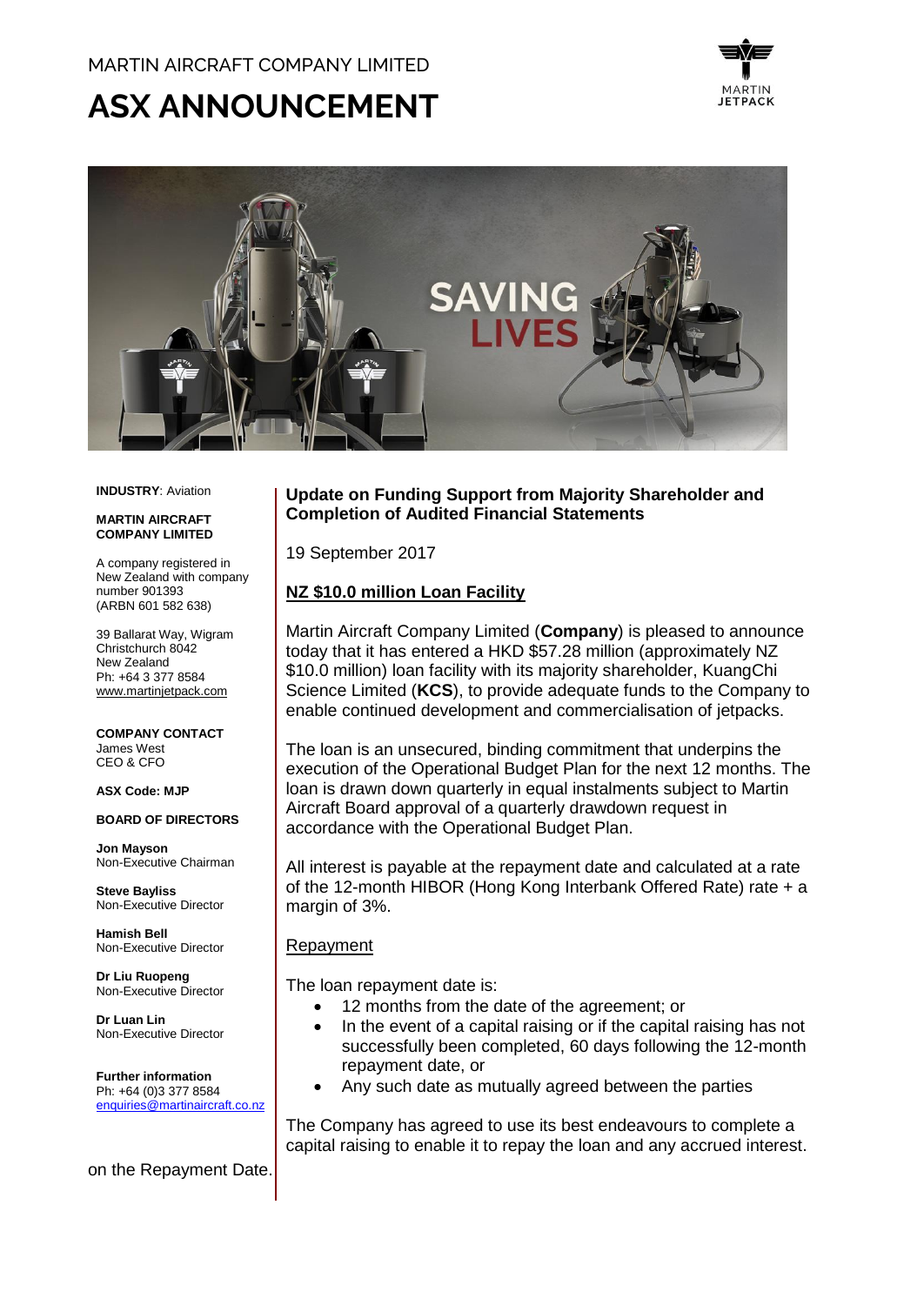As part of the agreement KCS will assist with the facilitation of the Company's capital raising programme, which is anticipated to be completed within 12 months. If the Company is unable to complete a capital raising within 12 months to repay the loan, the repayment date will be automatically extended to the date that is 14 months from the date of the agreement. If a capital raising is not successful KCS has agreed to work with the Company to proactively explore and identify alternative financing options, including the potential conversion of the loan to equity subject to all necessary regulatory, legal and shareholder approvals.

## **Annual Financial Statement Completion Update**

The KCS loan facility enables the Directors to form a view that the Company will now have adequate resources to continue operations for the next 12 months, enabling the Company's financial statements to 30 June 2017 to be prepared on a going concern basis.

With respect to the carrying value of intangible assets, the Directors believe there is value inherent within the intangible assets. However, the value in use of intangible assets was determined with reference to future cash flows which are based on subjective and highly sensitive assumptions, the Directors have decided to take a prudent view and will fully impair the NZ \$17.6 million value of the intangible assets to nil in the 30 June 2017 Financial Statements.

The Company is in the process of now finalising the 30 June 2017 Financial Statements and will release its preliminary report to the market as soon as possible.

Wwest

James West CEO

### **ABOUT THE MARTIN AIRCRAFT COMPANY LIMITED**

The Martin Aircraft Company has evolved to become the world leader in jetpack development and commercialisation. Initially conceived to be the ultimate in personal transportation, the Martin Jetpack's potential for alternative applications soon became clear and led the company to refocus its vision to include being part of the global crusade to save and improve lives.

The Martin Jetpack has the pedigree of design ingenuity and innovation for which New Zealand is renowned. Designed with the goal to be the world's safest light aircraft, its potential applications span first response, search and rescue, military operations and commercial operations. It has the capability to be used in both a manned and unmanned capacity, which makes it the world's smallest and most practical Optionally Piloted Hovering Air Vehicle (OPHAV).